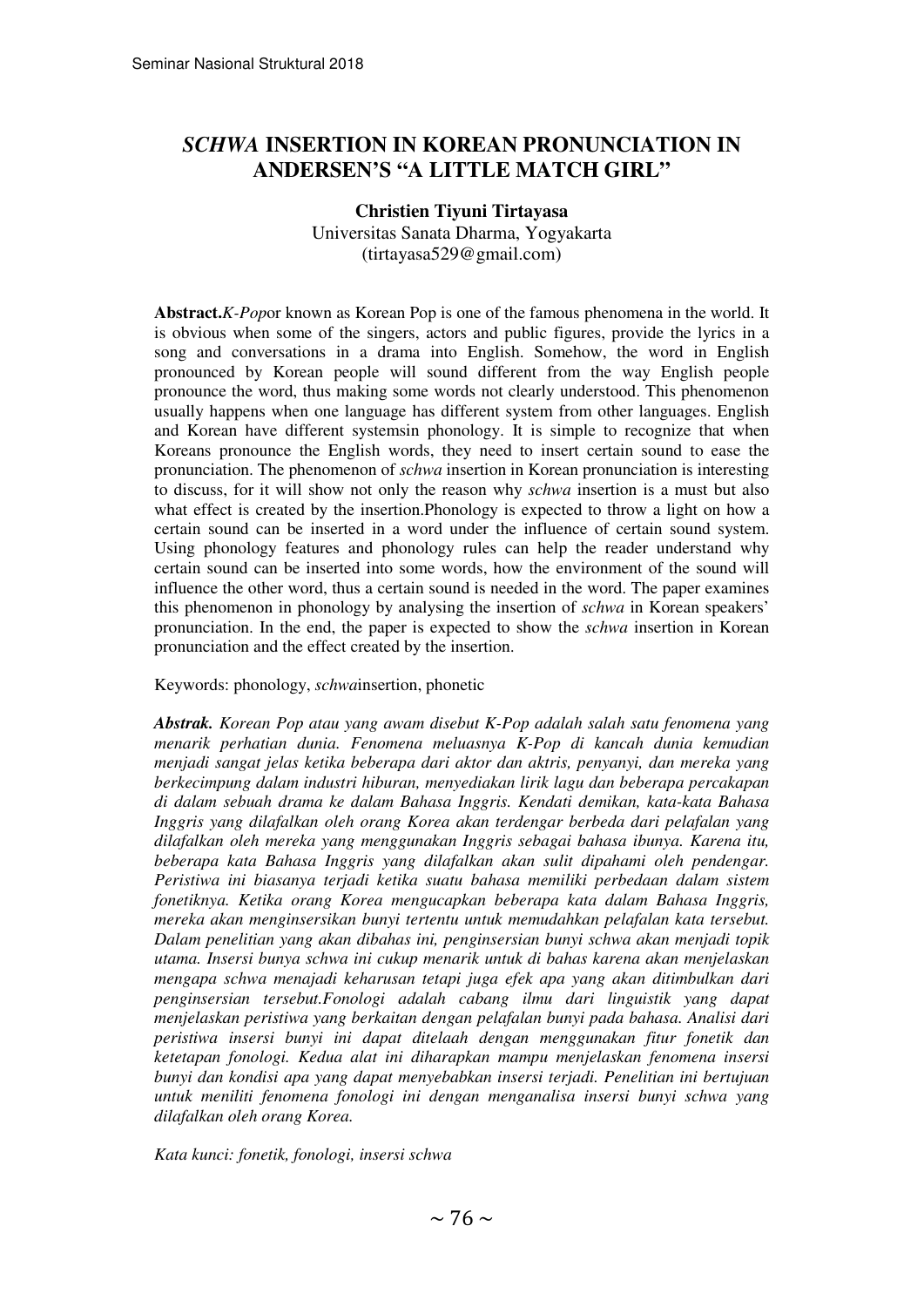## **INTRODUCTION**

English has become the most important language around the world. This statement is supported by the theory of sociolinguistics in which the use of English is to clarify some words in other language to be understood by other people as cross-cultural communication (Holmes, 2013). This is due to the fact that English has spread around the globe so that it becomes the so-called 'lingua franca' of the international language. English as a lingua franca, according to Holmes, is a language used for communication between people whose first languages differ (2013, p. 83). The phenomenon of world Englishes reinforces the idea of English as a lingua franca, in which English is a foreign language in the expanding circle. According to Holmes (2013), there are 3 circles of English such as, inner circle (English being the first language), outer circle (English being used as a second language), and expanding circle (English being an additional language for education, tourism, and many more). Nevertheless, not all people in the expanding circle are able to speak English and produce sound which is intelligible and understandable as native English speakers are.

For non-native speakers in non-English speaking countries, one of the problems is the way of pronouncing certain words in English. In Stephen Crane's *Maggie: A Girl of the Streets*, for instance, there is a sound changing from [θ] into [d], [ɑ] into [a] and the insertion of glottal sound [h] after a vowel, as seen in the conversation as follows, "The little girl cried out: 'Ah, Tommie, come ahn. Dere's Jimmie and fader. Don't be a pullin' me back.'" (Crane, 1996).

This research is going to discuss the pronunciation of English words by Korean speakers as the object of the research due the fact that 'Korean fever' has spread all over the world through their drama, music, dance, fashion, and many more, as stated by *Los Angeles Times* in its article in 2012 that "K-pop enters American pop consciousness" For some, either music or drama, the lyric or conversation will be given in English words. In *Playfull Kiss,* a Korean drama in 2012, for instance, some of English words are shown in the conversation, such *christmas, black,* and *coffee*. The words are pronounced differently from British or American variety due to the phonological phenomenon of sound changing.

## **REVIEW OF LITERATURE**

## **a) Review of Related Studies**

To support the research there are three related studies are reviewed. The first related studies are from the research about "English Schwa Insertion Before Liquids and Phonological Opacity"written by Martin Kramer (2006). This research discusses the phenomenon of schwa insertion before liquids and phonological opacity with particular attention to microvariation across different accents of English. Kramer, analyses the interaction of schwa and *r* in Eastern Massachusetts English as its differences from the particular English British. Kramer provides the comparison of phonetic transcription of British English and Eastern Massachusetts English varieties. The result of the comparisons then focuses on the discussion of liquid in coda position, the loss of *r* as it is in the final position of the syllable.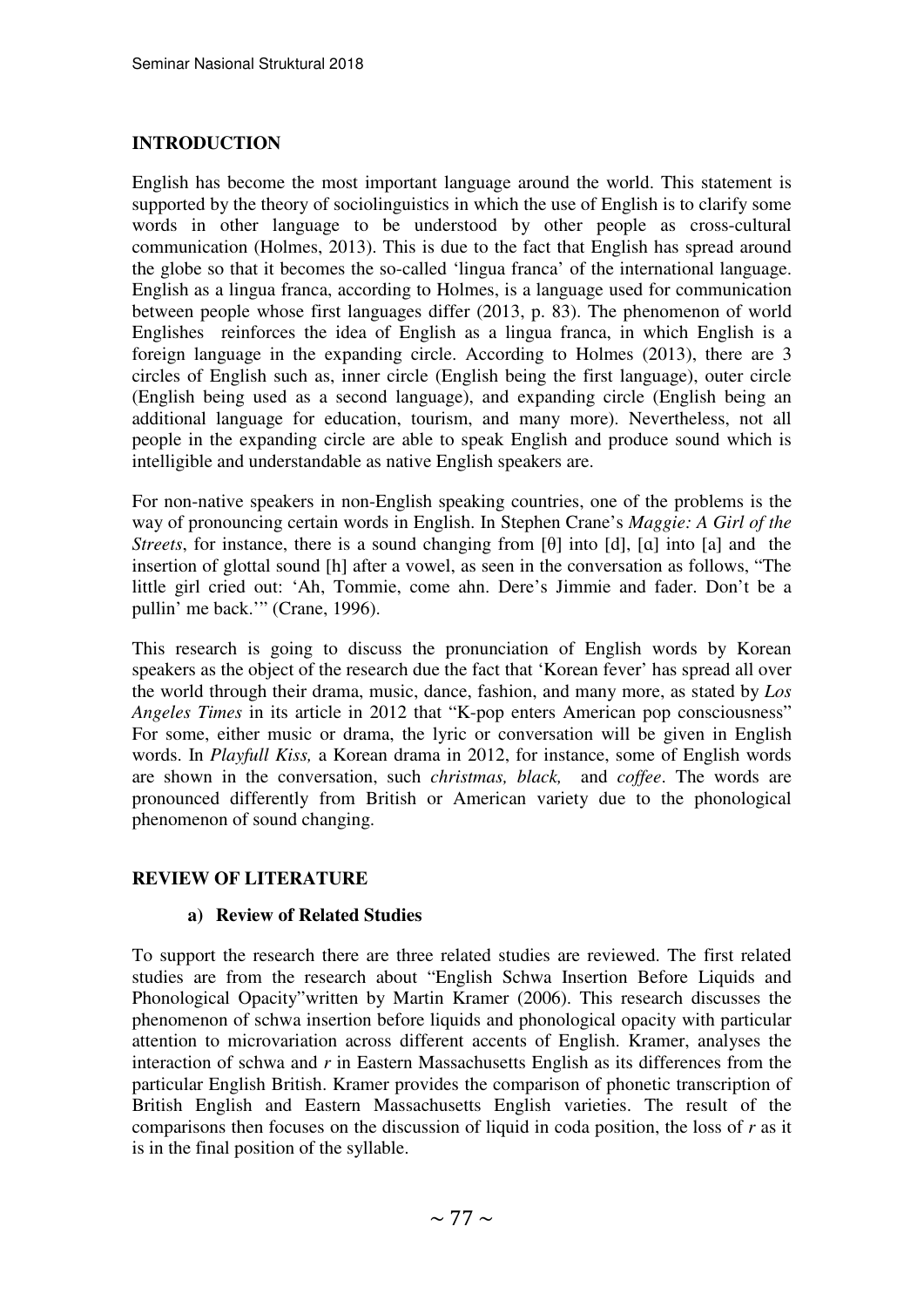Kramer's research is to provide optimal theory of the insertion of schwa and the loss and intrusion of post-vocalic *r* and to show the development theory of phonological opacity. Kramer's research is interesting since it has the discussion of schwa insertion in certain English words specially in Eastern Massachusetts English variety. However, his research stops only at the discussion of the schwa insertion in some words, the *r* loss after schwa insertion, without showing other possible effects caused by the insertion. Moreover, Kramer's research does not mention how the data are collected, whether the data are a population or sample from Eastern Massachusetts English variety.

In Kramer's thesis he finds that the loss of post-vocalic *r*is the result of schwa insertion while this present research will discuss the pronounciation more of English words spoken by Korean speakers. In addition, the present research focuses on schwa insertion in Korean pronunciation and how schwa insertion affects the words after the process of insertion happens.

Different from the research conducted byYuniar(2013) in her article discussing "Korean Phonological Interference in Indonesian Language as Second Language", the present research discusses Korean pronunciation of English words in Andersen's"A Little Match Girl".

Furthermore, Yuniar's research focuses on how Korean speakers pronuounce the Indonesian words by showing the differences of phonologial rule and consonants inventory of Korean and Bahasa Indonesia. The research tries to provide the phenomena in Korean pronunciation such as gemination, aspiration, devoicing, insertion, and deletion. One of the phenomena that is discussed in her research is the phenomenon of insertion, and she finds that most of Korean speakers will insert schwa into some of Indonesian words. She divides the insertion into two types consonant cluster and consonants codas.The present research will develop Yuniar's research in the scope of schwa insertion in Korean pronunciation of English words.

# **METHODOLOGY**

This research employs two methods, i.e. survey and library methods. Library methodology, according to George is a methodology based on the data provided by expert's opinion(2008, p. 6). This method then is used to collect the experts opinion related to Korean pronunciation. Another methode is survey method, which typically used to collect the data from a group of people in certain area, region, or places(George, 2008). There are 3 data from 3 respondents analysed in this research. The data are the results of pronunciation of Andersen's "The Little Match Girl" produced by 3 Korean speakers. The data are sample survey and questionnaire. Sample is the selected respondents chosen to be the representative of the population (Kothari, 2004).

For the data collection, there are 3 paragraphs of "A Little Match Girl" given to 3 Korean speakers. They should record the pronunciation using a smartphone and the pronunciation issent back to the researcher. The recording is considered as the result of pronunciation. The pronunciation then is transcribed into a phonetic transcription based on Korean pronunciation. Since the study analyses *schwa* insertion, the words taken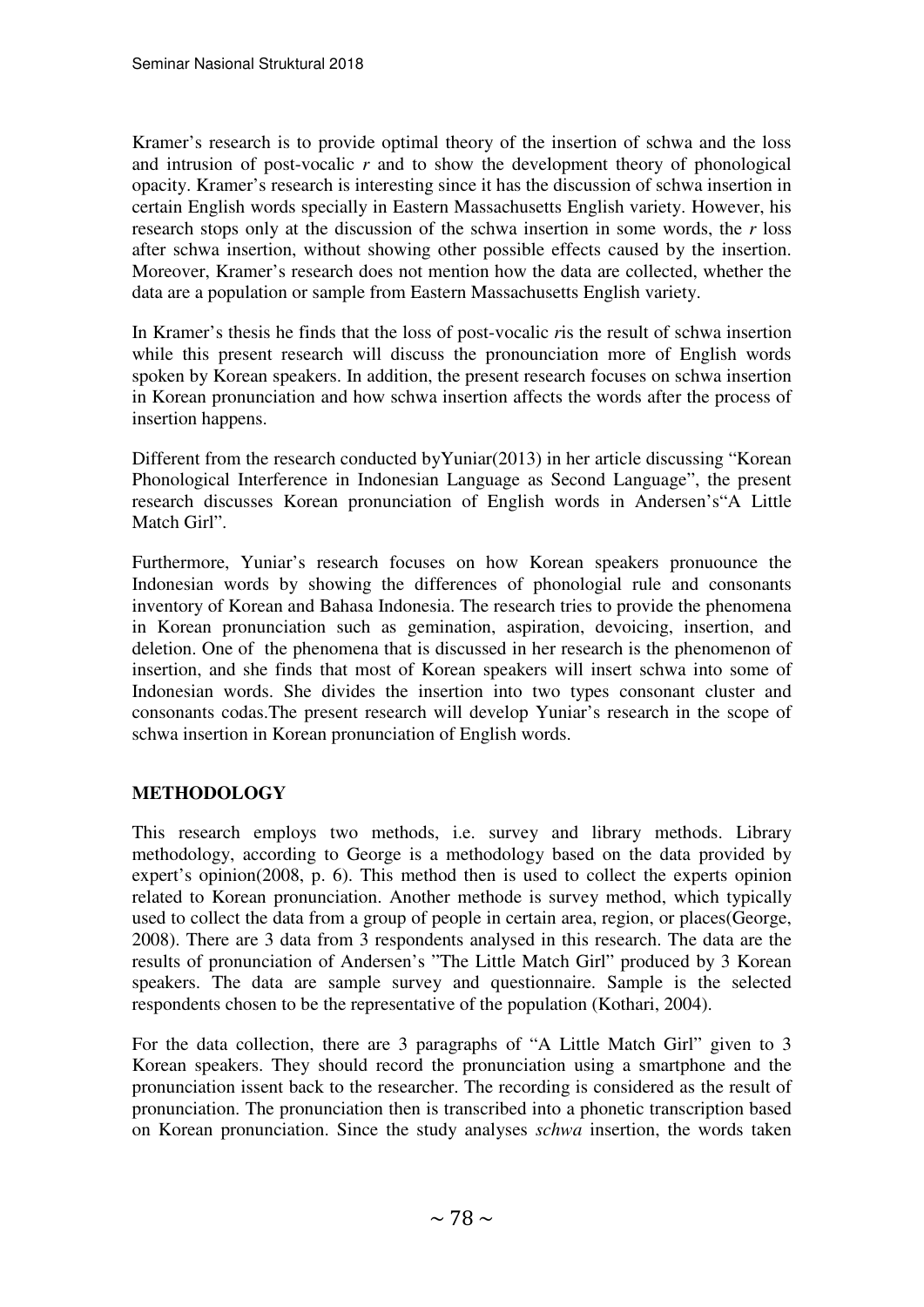only the words with possibility *schwa* insertion. The pronunciation is compared with the English pronunciation based on Oxford Dictionary of the<sup>8th</sup> edition.

In order to make the data easier to read, a code is given to the data since the reserach treats the respondents' identity confidentially. The code represents Korean speakers or respondents. The research uses the letter **R** stands for Respondent, and it is followed by a number that represent the speaker. The code for the data is elaborated as follows:

- a. **R.1** for Korean Speaker 1
- b. **R.2** for Korean Speaker 2
- c. **R.3** for Korean Spekaer 3

# **RESULTS AND DISCUSSION**

The following part shows the analysis result, which is then discussed somewhat at length concerning the observation of the words undergone schwa insertion by Korean speakers, and the phonological environment influencing the occurence of schwa insertion.

The result shows that respondent 1 (R1) makes schwa insertion in 14 words out of 267 words provided in the test sample, R2 16 words, and R3 22 words. The words undergoing schwa insertion are somewhat varied among the three respondents, meaning that some repondents share the same words, but in other occassion there are words not undergoing schwa insertion by some respondents.

The chart below describes the number of words undergoing schwa insertion by the three respondents.





The following table shows words undergo schwa insertion by 3 Korean speakers.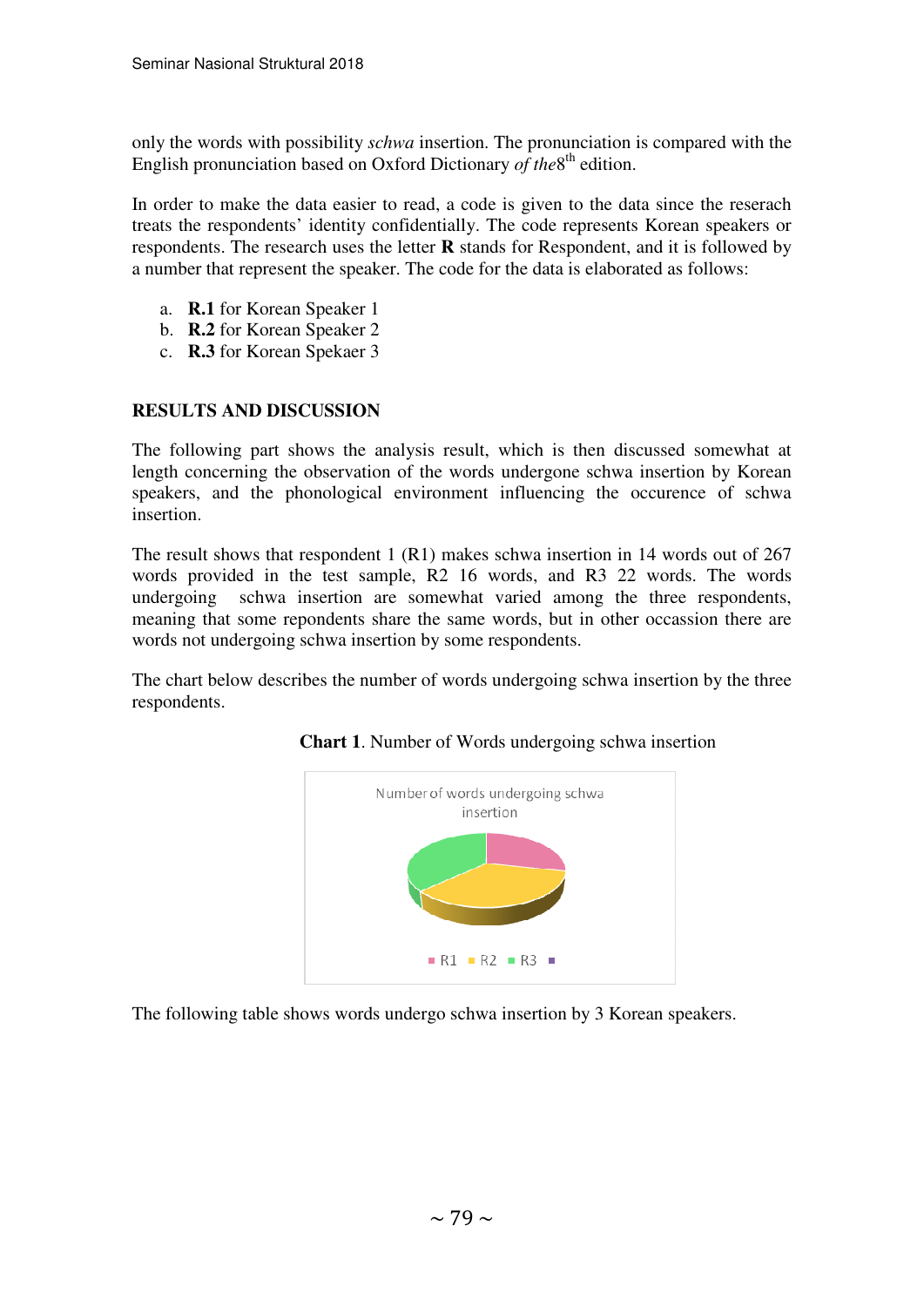| No. | R1            | R <sub>2</sub> | R3            |  |
|-----|---------------|----------------|---------------|--|
| 1.  | Terribly      | Terribly       | Terribly      |  |
| 2.  | Nearly        | Nearly         | Nearly        |  |
| 3.  | Quite         | Trembling      | Quite         |  |
| 4.  | Trembling     | Children       | Children      |  |
| 5.  | Children      | <b>Bundle</b>  | Trembling     |  |
| 6.  | Slippers      | Slippers       | Slippers      |  |
| 7.  | <b>Bundle</b> | Goose          | <b>Bundle</b> |  |
| 8.  | Flakes        | Scuffled       | Flakes        |  |
| 9.  | Smelt         | Across         | Smelt         |  |
| 10. | Christmas     | Smelt          | Scuffled      |  |
| 11. | Across        | Christmas      | Across        |  |
| 12. | Found         | Cradle         | Apron         |  |
| 13. | Evening       | Apron          | Goose         |  |
| 14. | Dark          | Roast          | Roast         |  |
| 15. |               | Flakes         | Fair          |  |
| 16. |               | Deliciously    | Snow          |  |
| 17. |               |                | Snowed        |  |
| 18. |               |                | Most          |  |
| 19. |               |                | True          |  |
| 20. |               |                | Whole         |  |
| 21. |               |                | Gleaming      |  |
| 22. |               |                | Christmas     |  |

**Table 1**. Words undergoing schwa insertion by 3 Respondents.

The following part shows the phonological environment that influences schwa insertion. the words are provided in the table and are analysed using English Phonetic Transciption (EPT), Korean Pronunciation (KP), and Korean Pronunciation Transcription (KPT). The words are transcribed from EPT to KPT and the results show in what environment that schwa is inserted.

| No. | <b>English Words</b><br><b>Undergo Schwa</b><br><b>Insertion</b><br>(EWUSI) | <b>English Phonetic</b><br><b>Transcription</b><br>(EPT) | Korean<br><b>Pronunciation</b><br>(KP) | <b>Korean</b><br><b>Pronunciation</b><br><b>Transcription</b><br>(KPT) |
|-----|-----------------------------------------------------------------------------|----------------------------------------------------------|----------------------------------------|------------------------------------------------------------------------|
| 1.  | Terribly                                                                    | /terabli/                                                | Teribely                               | /təribəli/                                                             |
| 2.  | Nearly                                                                      | /niali/                                                  | Nirely                                 | /niraly/                                                               |
| 3.  | Quite                                                                       | /kwait/                                                  | Kuaite                                 | $/k^h$ uaieta/                                                         |
| 4.  | Dark                                                                        | /da:k/                                                   | Darke                                  | /darkə/                                                                |

**Table 2**. Pronunciation by 1st respondent (R1)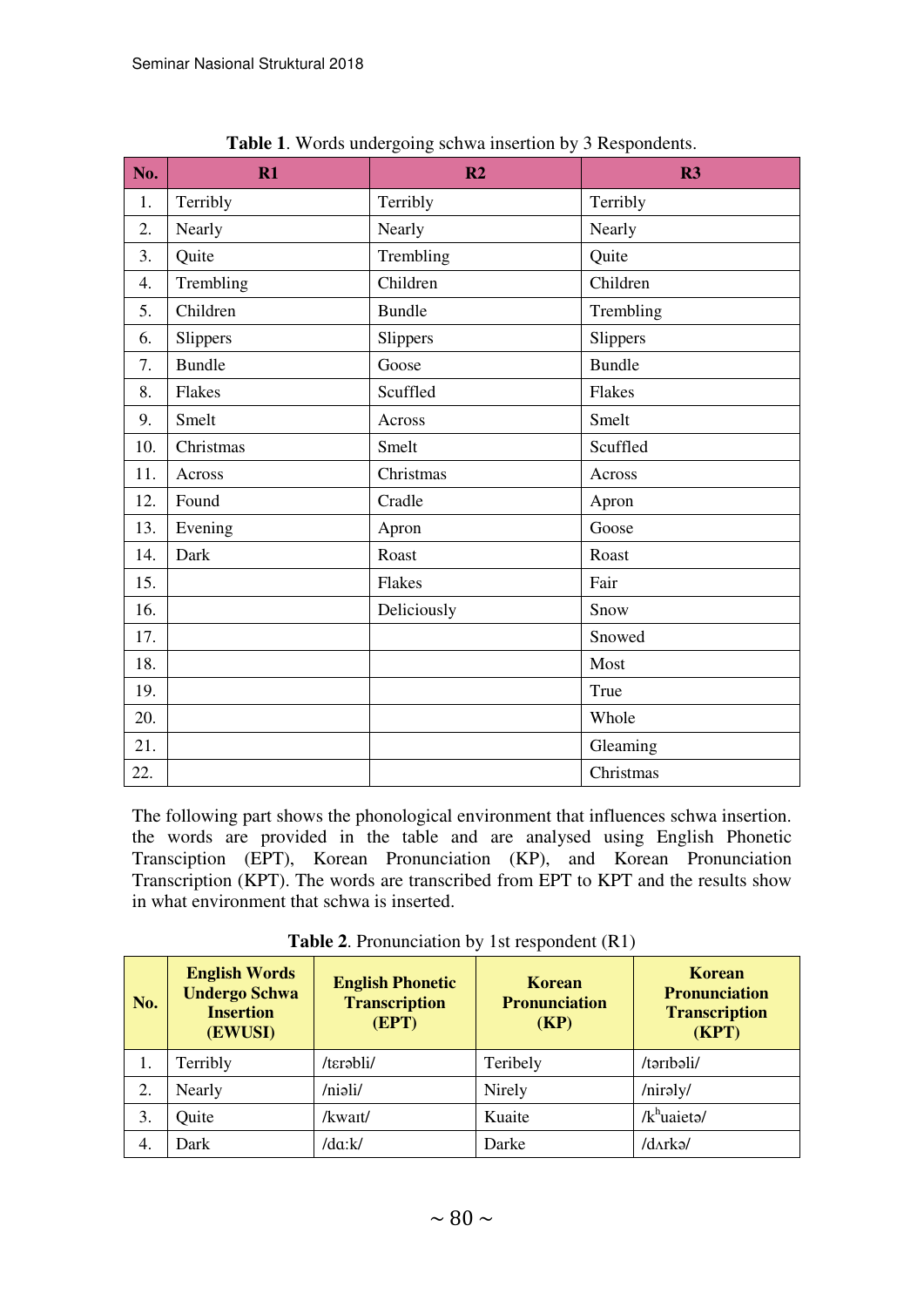| No. | <b>English Words</b><br><b>Undergo Schwa</b><br><b>Insertion</b><br>(EWUSI) | <b>English Phonetic</b><br><b>Transcription</b><br>(EPT) | Korean<br><b>Pronunciation</b><br>(KP) | Korean<br><b>Pronunciation</b><br><b>Transcription</b><br>(KPT) |
|-----|-----------------------------------------------------------------------------|----------------------------------------------------------|----------------------------------------|-----------------------------------------------------------------|
| 5.  | Trembling                                                                   | /trɛmblin/                                               | Terembeling                            | /tərembəlin/                                                    |
| 6.  | Children                                                                    | /tfildrən/                                               | Chilederen                             | /tfiladarana/                                                   |
| 7.  | <b>Slippers</b>                                                             | /slipəz/                                                 | Seliberese                             | $/s$ əlib $^{\rm h}$ urəsə/                                     |
| 8.  | <b>Bundle</b>                                                               | /b^ndl/                                                  | Phandele                               | $/p^h$ and all $\theta$                                         |
| 9.  | Flakes                                                                      | /fleiks/                                                 | Pelekese                               | $/p^h$ ilək $^h$ əsə/                                           |
| 10. | Smelt                                                                       | /smelt/                                                  | Semelte                                | /semalta/                                                       |
| 11. | Across                                                                      | /əˈkrps/                                                 | Ekereouse                              | $\sqrt{a^h}$ arausa/                                            |
| 12. | Christmas                                                                   | /'krisməs/                                               | Kherismase                             | /'karismAsa/                                                    |
| 13. | Evening                                                                     | $l'$ i: vnin $l$                                         | Ivening                                | $\frac{\text{r}}{\text{i}:}\text{venn}/\text{r}$                |
| 14. | Found                                                                       | /faond/                                                  | Faunde                                 | /faonda/                                                        |

# **Table 3**. Pronunciation by 2nd Respondent (R2)

| No. | <b>English Words</b><br><b>Undergo Schwa</b><br><b>Insertion</b><br>(EWUSI) | <b>English Phonetic</b><br><b>Transcription</b><br>(EPT)    | <b>Korean</b><br><b>Pronunciation</b><br>(KP) | <b>Korean</b><br><b>Pronunciation</b><br><b>Transcription</b><br>(KPT) |
|-----|-----------------------------------------------------------------------------|-------------------------------------------------------------|-----------------------------------------------|------------------------------------------------------------------------|
| 1.  | Terribly                                                                    | /tɛrəbli/                                                   | Teribely                                      | /təribəli/                                                             |
| 2.  | Nearly                                                                      | /niəli/                                                     | Nirely                                        | /niraly/                                                               |
| 3.  | Quite                                                                       | /kwait/                                                     | Kuaite                                        | $/k^h$ uaieta/                                                         |
| 4.  | Children                                                                    | /tfildrən/                                                  | Chilederen                                    | /tfiladarana/                                                          |
| 5.  | Trembling                                                                   | /trɛmblin/                                                  | Terembeling                                   | /tərembəlin/                                                           |
| 6.  | Slippers                                                                    | /slipaz/                                                    | Seliberese                                    | /səlib <sup>h</sup> urəsə/                                             |
| 7.  | Goose                                                                       | /gu:s/                                                      | Guse                                          | /gu:sa/                                                                |
| 8.  | <b>Bundle</b>                                                               | /b^ndl/                                                     | Phandele                                      | $/p^h$ Andələ/                                                         |
| 9.  | Across                                                                      | /ə'krps/                                                    | Ekerese                                       | $a'$ k <sup>h</sup> arausa/                                            |
| 10. | Smelt                                                                       | /smelt/                                                     | Semelte                                       | /semalta/                                                              |
| 11. | Christmas                                                                   | /'krismas/                                                  | Kerismase                                     | $I^{\prime}$ k <sup>h</sup> ərism $\Delta$ səl                         |
| 12. | Cradle                                                                      | /'kreidl/                                                   | Kereidele                                     | $/k^h$ <sub>areidele</sub> /                                           |
| 13. | Apron                                                                       | /'eipran/                                                   | Eiperene                                      | $l'eph$ ərən/                                                          |
| 14. | Roast                                                                       | /raust/                                                     | Reouste                                       | /rausta/                                                               |
| 15. | Flakes                                                                      | /fleiks/                                                    | Pelekese                                      | $/p^h$ ilək $^h$ əsə/                                                  |
| 16. | Deliciously                                                                 | $/dr$ <sup>'</sup> $l$ <sub>I</sub> $\int$ $\delta$ sli $/$ |                                               | /dɪ'lɪfəsəli/                                                          |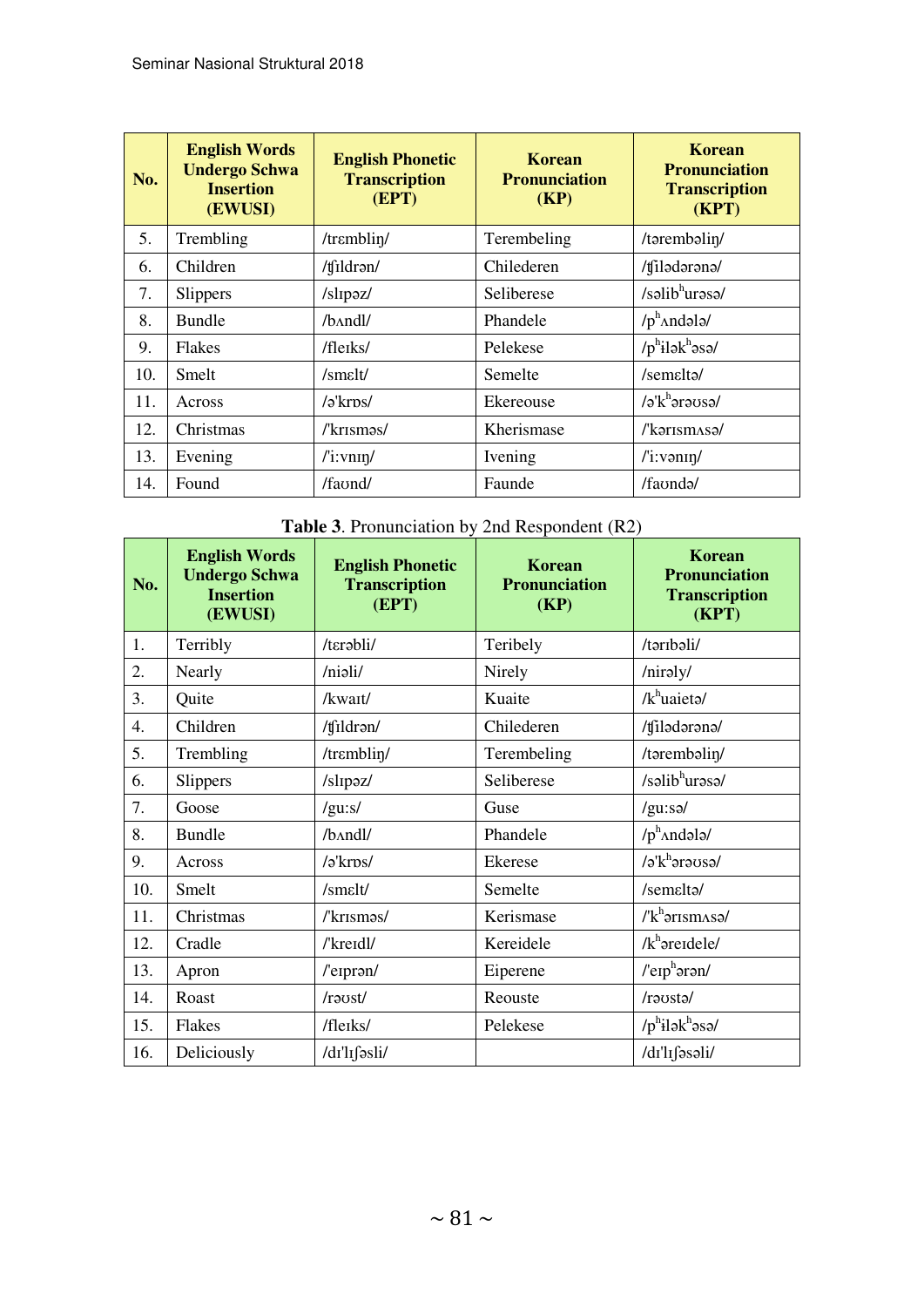| No. | <b>English Words</b><br><b>Undergo Schwa</b><br><b>Insertion</b><br>(EWUSI) | <b>English Phonetic</b><br><b>Transcription</b><br>(EPT) | <b>Korean</b><br>Pronunciation<br>(KP) | Korean<br>Pronunciation<br><b>Transcription</b><br>(KPT) |
|-----|-----------------------------------------------------------------------------|----------------------------------------------------------|----------------------------------------|----------------------------------------------------------|
| 1.  | Terribly                                                                    | /tɛrəbli/                                                | Teribely                               | /təribəli/                                               |
| 2.  | Nearly                                                                      | /niali/                                                  | Nirely                                 | /niraly/                                                 |
| 3.  | Quite                                                                       | /kwait/                                                  | Kuaite                                 | $/k^h$ uaieta/                                           |
| 4.  | Apron                                                                       | /'eipran/                                                | Eiperene                               | $l'$ erp $h$ ərən/                                       |
| 5.  | Trembling                                                                   | /trɛmblin/                                               | Terembeling                            | /tərembəlin/                                             |
| 6.  | Children                                                                    | /tfildran/                                               | Chilederen                             | /tfilodorono/                                            |
| 7.  | Slippers                                                                    | /slipaz/                                                 | Seliberese                             | /səlib <sup>h</sup> urəsə/                               |
| 8.  | <b>Bundle</b>                                                               | /b^ndl/                                                  | Phandele                               | $/p^h$ Andələ/                                           |
| 9.  | Flakes                                                                      | /fleiks/                                                 | Pelekese                               | $/p^h$ ilək $^h$ əsə/                                    |
| 10. | Smelt                                                                       | /smɛlt/                                                  | Semelte                                | /semalta/                                                |
| 11. | Most                                                                        | /maost/                                                  | Meuste                                 | /maosta/                                                 |
| 12. | Snow                                                                        | /snao/                                                   | Senowe                                 | /sənəvə/                                                 |
| 13. | Snowed                                                                      | /snood/                                                  | Senowed                                | /sənəvdə/                                                |
| 14. | Roast                                                                       | /raost/                                                  | Rouste                                 | /rausta/                                                 |
| 15. | True                                                                        | /tru:/                                                   | Teru                                   | /təru:/                                                  |
| 16. | Whole                                                                       | $/h$ <sup>201</sup> $/$                                  | Howle                                  | /haula/                                                  |
| 17. | Gleaming                                                                    | /'gli:mɪŋ/                                               | Geliming                               | /gəlimin/                                                |
| 18. | Across                                                                      | /ə'krps/                                                 | Ekerouse                               | $a^{\prime}$ k $^{\rm h}$ ərə $v$ sə/                    |
| 19. | Scuffled                                                                    | /'sk^fld/                                                | Sekafelede                             | /sək^fələdə/                                             |
| 20. | Christmas                                                                   | /'krismas/                                               | Kerismase                              | $I$ <sup>h</sup> arism $\Delta s$                        |
| 21. | Goose                                                                       | /gu:s/                                                   | Guse                                   | /gu:sə/                                                  |
| 22. | Fair                                                                        | /feə/                                                    | Feire                                  | /feira/                                                  |

**Table 4**. Pronunciation by 3rd Respondent (R3)

There are several English words cause schwa insertion in seven environment. Each environment is elaborated in the following parts.

## **1. Schwa inserted between bilabial voiced stop and liquid sound.**

- $\infty \rightarrow \lceil \varphi \rceil / [\text{+bilabial voiceed stop}]$  [+liquid]
- a. Terribly /terəbli/  $\rightarrow$  /təribəli/ schwa comes after /b/ and before /l/.
- b. Trembling /tr $emblin / \rightarrow$ /tərembəlin/.

Schwa insertion happens in the words that have bilabial and liquid sound since in Korean phonological rule, bilabial stop and liquid cannot come together, thus there must be a vowel between them.

## **2. Schwa inserted between sibilant /s/ and liquid /l/.**

 $\infty \rightarrow 9$  / [+sibilant] \_\_\_\_\_\_ [+liquid] Slippers /slipəz/  $\rightarrow$  /səlibhərəsə/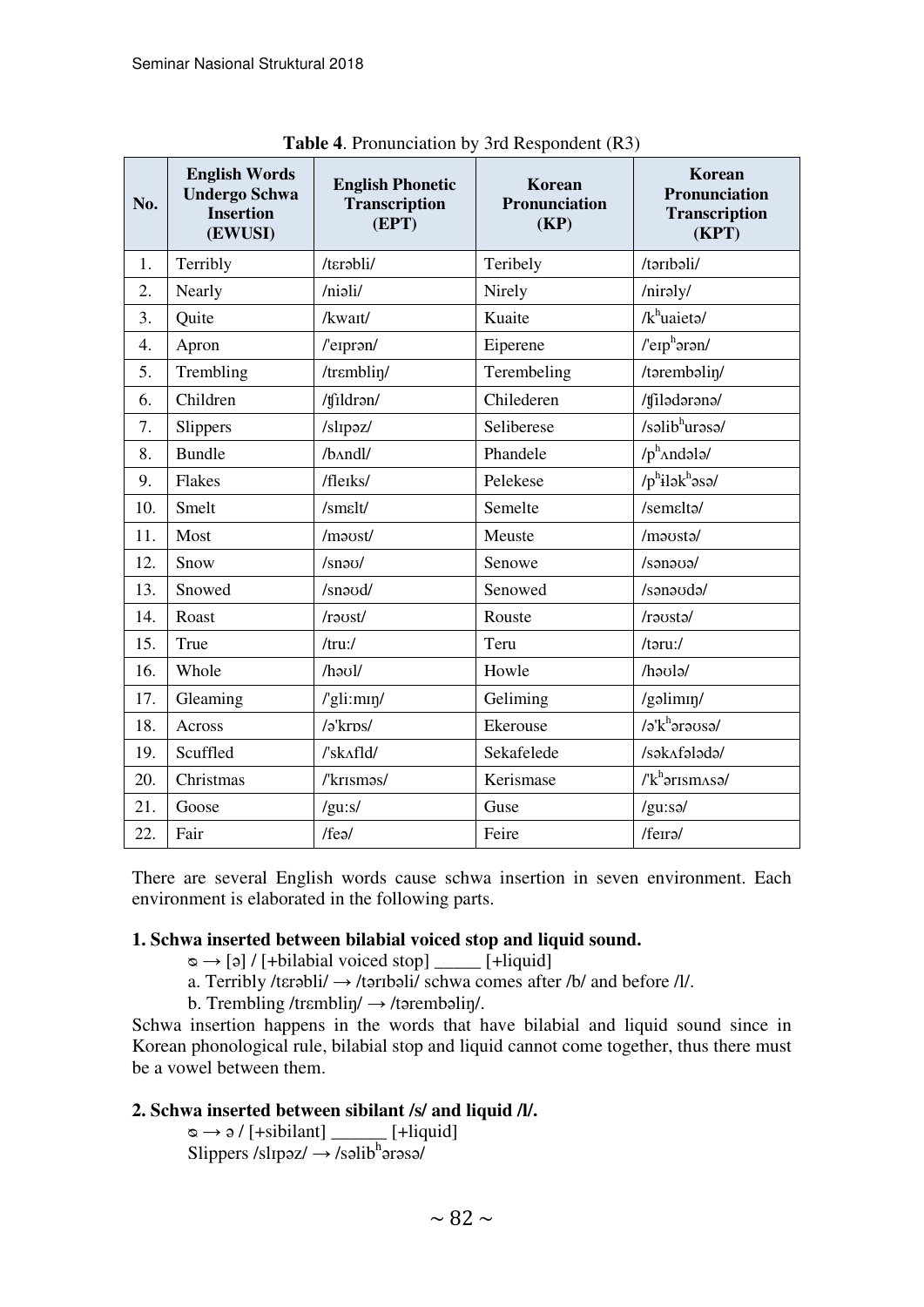## **3. Schwa inserted in between sibilant /s/ and bilabial nasal /m/.**

 $\infty \rightarrow \partial /$  [+sibilant] [+bilabial nasal] Smelt /smεlt/ → /semεltə/

In English there are a lot of words begin with /s/ and followed by other consonants. It is called sequential constarint. Meanwhile in Korea, there is no rule for sibilant followed by other consonants.

#### **4. Schwa inserted between alveolar voiced stop /d/ and liquid /l/.**

- $\infty \rightarrow \infty$  / [+alveoral voiced stop] [+liquid]
- a. Bundle /b $\land$ ndl/  $\rightarrow$  /p $^{\text{h}}$  $\land$ ndələ/
- b. Children /tfildrən $/ \rightarrow$ /tfilədərənə/

#### **5 Schwa inserted between bilabial voiceless stop and liquid.**

 $\infty \rightarrow \vartheta$  / [+bilabial voiceless stop] [+liquid]

a. apron /'eiprən/  $\rightarrow$  /'eip<sup>h</sup>ərən/

According to Korean Phonological rule, the occurence of schwa insertion in certain English words is expected to happen due to the different phonological rule. In Korea, there is no consonant followed by other consonants, there must be a vowel between consonant and other consonant. Thus, it happens when bilabial followed by liquid.

#### **6. Schwa inserted after velar sound /k/ in the final position.**

ᴓ → ə / [+velar voiceless stop] \_\_\_\_\_\_

a. Dark  $\text{da:} k \rightarrow \text{da:} k \rightarrow \text{d} k$ 

Even though Korean Pohonological rule states that, consonant cannot be followed by other consonants, in certain occasion, schwa insertion will happen in the words that have velar stop in the final position, as it is mentioned in the finding. The reason is because in Korean, no words end with velar voiceless stop. Thus, in the word "dark" there is schwa insertion in the final position. However, this finding is still continued due to the different treatment to the word "chic" and "cheek": schwa insertion in the word "chic" whereas no insertion in the word "cheek".

## **7. Schwa inserted after sibilant in the final position.**

- ᴓ → ə / [+sibilant] \_\_\_\_\_\_
- a. Chrismas
- b. Across
- c. Goose
- d. Slippers

The final finding is schwa insertion after sibilant in the final position. Schwa is inserted in the final position after sibilant sound, because in Korean alphabet, there are certain sound representing one sound: "ss" represents /z/, "z" repressents /ch/ and so on. In the word "goose", "christmas", "slippers", and "across", schwa insertion happens because in Korean there is no word endingwith sibilant sounds.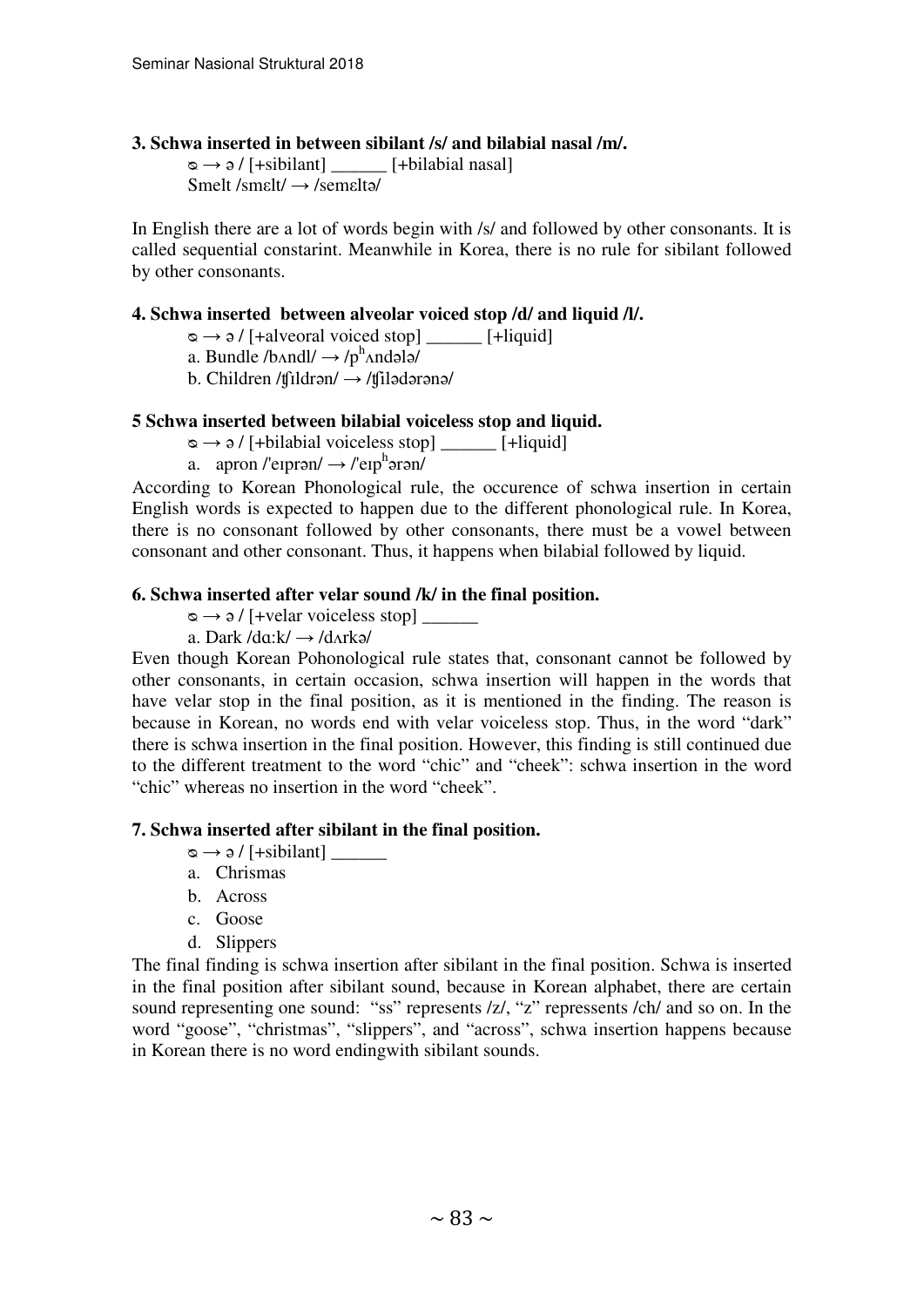## **CONCLUSION**

Firstly, schwa insertion within English words are due to the different phonetic systemsbetween Korean and English. In the finding, schwa insertion occurs most in the words that have bilabial sounds /b, p, m/; velar sounds /k, g/; sibilant sound /s/ and followed by liquid sounds /l, r/. In Korean phonetic system, these collaboration of sound cannot happen in one syllable, thus insertion of certain vowel is a must, so in this case Koren speakers insert schwa to pronounce the words.

Secondly, based on the findings, there is one effect caused by schwa insertion, i.e. thenumber of syllable increases. Thishappensif schwa is inserted into some words. It is different from other sounds when they are inserted. Since schwa is a vowel, it will increase the syllable.

In conclusion, schwa insertion occurs between the words followed by liquid sounds. They are bilabial voiced stop, velar, and sibilant. When the words end with velar and sibilant sounds, *schwa* insertion is also expected to happen in the end of the words. The effect caused by schwa insertion is the increase of the syllable. Since *schwa* is a vowel, it will increase the syllable.

## **REFERENCES**

Crane, S. (1996). Maggie: A Girl of the Streets. Retrieved from www.gutenberg.net

- Fromkin, V., Rodman, R., & Hyams, N. (2011). *An Introduction to Language* (International Edition ed.). Canada: Wadsworth Cengage Learning.
- George, M. W. (2008). *The Elements of Library Research: what every student needs to know.* Princenton: Princenton university Press.
- Hartman, R. R., & Stork, F. C. (1976). Dictionary of Language and Linguistics. Retrieved September 4, 2018, from http://archive.org/stream/dictionaryoflang00hart#page/n13
- Hermastuti, S. I., & Isti'anah, A. (2018, April). Consonants Changes in Korean Singers' Pronunciation. *Journal of Language and Literature, 18*.
- Holmes, J. (2013). *An Introduction to Sociolinguistics* (Fourth ed.). London: Routledge.
- *How to pronounce English words correctly? (Especially for Thai people)*. (2015, July 21). Retrieved from YouTube.com: http://youtu.be/jh4rCRl1uw8
- Kothari, C. R. (2004). *Research Methodology: Methods and Techniques (Second Revised Edition).* Jaipur: New Age.
- Marvin, T. (2005). English Syllabification and Schwa-Insertion: From the Sound Pattern of English to the Notion of Phase. *Linguistica, 1*, 97-106.
- McMahon, A. (2002). *An Introduction to English Phonology.* Edinburgh: Edinburgh university Press.